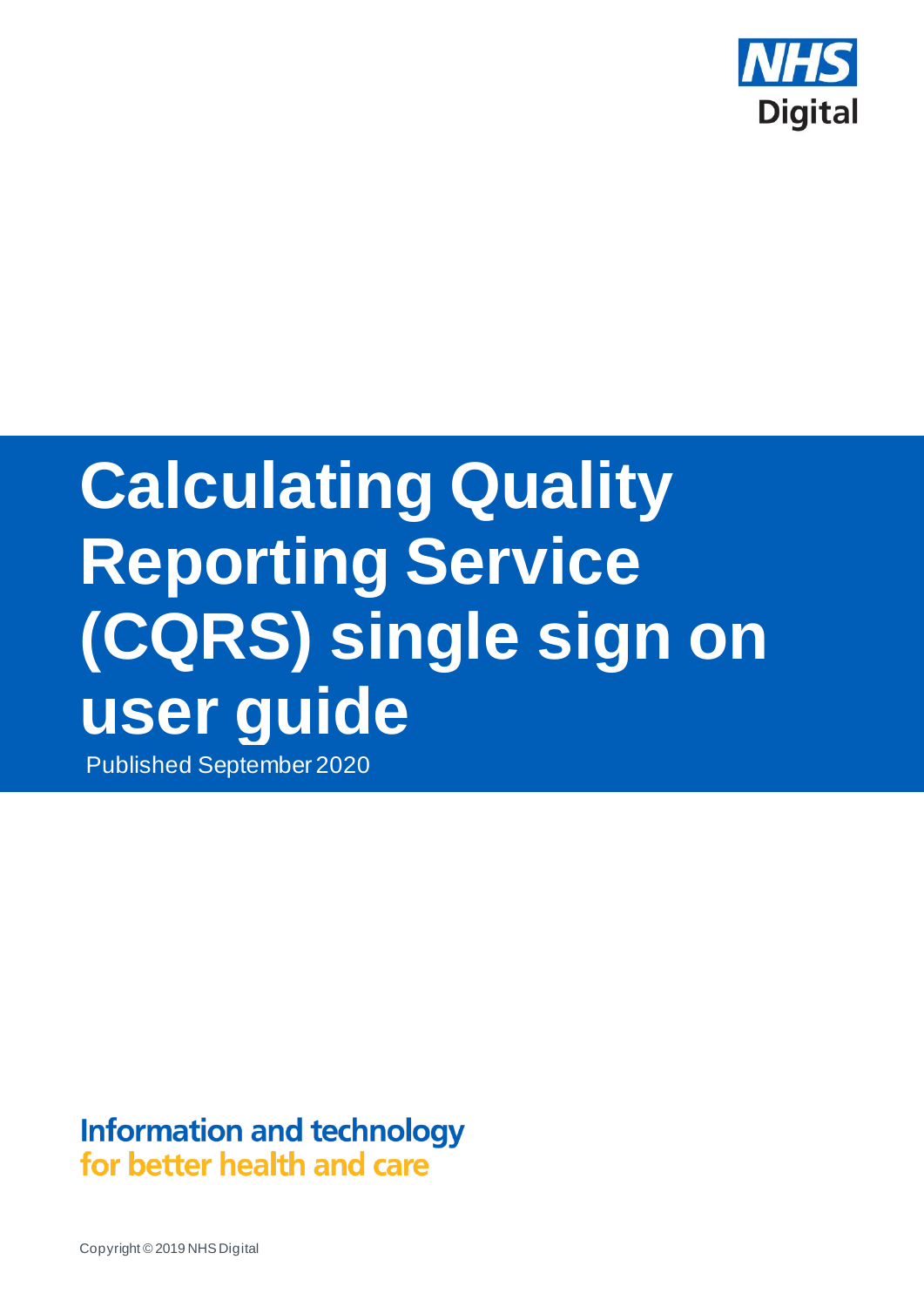## **Introduction**

This document describes the new single sign on log in process for CQRS. It is aimed at end users of the CQRS system.

## **Single sign on process**

1) CQRS Users should click on the "Sign In" button shown below to start the NHSmail sign in process to CQRS.

| <b>Calculating Quality</b><br><b>VIPS</b> Calculating Quant,       |                                    |
|--------------------------------------------------------------------|------------------------------------|
| Home                                                               |                                    |
| <b>Welcome to the Calculating Quality Reporting Service (CQRS)</b> |                                    |
|                                                                    |                                    |
| <b>Sign In</b>                                                     |                                    |
| Login using your NHSmail account by                                | Help                               |
| selecting the button below.                                        | 2<br>Contact Us                    |
| Sign In                                                            | <b>GP Collections Website</b><br>2 |

2) The CQRS User will then be redirected to the NHSmail login page where they should enter their NHSmail email address and password and click the "Sign in" button.

|            | э,                                |
|------------|-----------------------------------|
| οP         | Sign in with your NHSmail account |
|            | Email Address                     |
| X          | Bassword                          |
| <b>NHS</b> | Sign in                           |